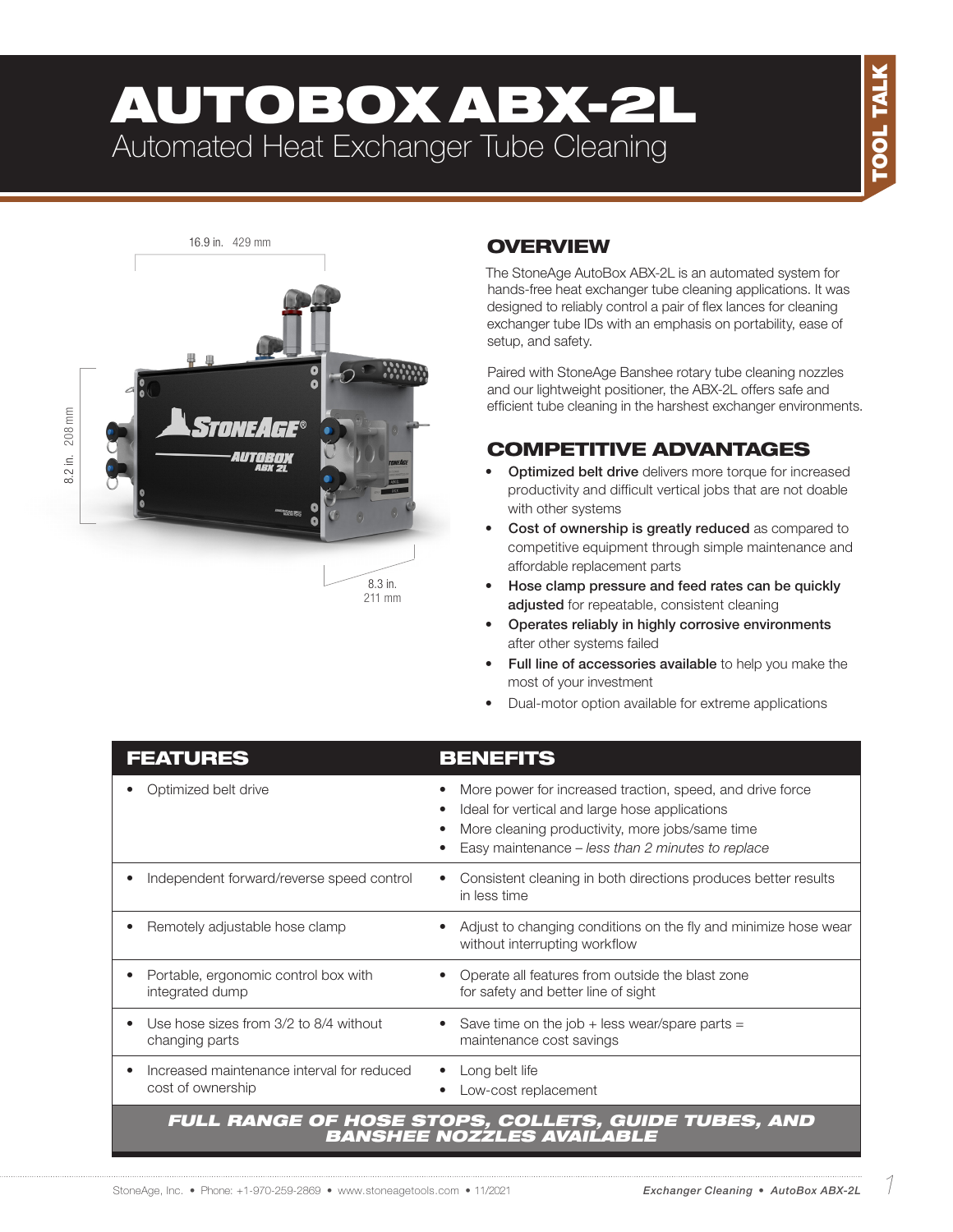

## AUTOBOX ABX-2L OVERVIEW









### ABX-2L HOSE TRACTOR

- Lightweight and compact design
- Heavy-duty 75mm wide drive belt ensures traction in all operating conditions
- Can run any hose size from 3/2 to 8/4 without component changes
- Can be used in dual or single lance applications
- Quick pin attachment to guide assembly
- Hinged side doors for easy access to rollers and drive components

#### GUIDE ASSEMBLY

- Turn-knob control provides precise pitch adjustment
- Quick-change guide tubes are common material
- 17-4 SS hose stop collets for anti-withdrawal protection

#### LIGHTWEIGHT POSITIONER

- Modular and expandable
- Quick-install drive carriages enable assembly without air supply
- Utilizes lightweight 2.5 in (6 mm) box rail
- Durable stainless steel air motors
- Variety of clamp and bolt-on attachment options are available
- Compatible with full line of AutoBox systems (ABX-3L, ABX-2L, ABX-PRO)

#### CONTROL BOX

- Small, lightweight, ergonomic design that includes a portable stand and filterregulator-lubricator assembly
- Tractor controls: forward/reverse hose feed and clamp pressure
- Positioner controls: left/right and up/down
- Pneumatic dump control switch

#### TOOL SPECIFICATIONS

| <b>MODEL</b>                  | <b>ABX-2L-B-V2</b>                                              |  |
|-------------------------------|-----------------------------------------------------------------|--|
| <b>Hose Feed Rate</b>         | $0.3 - 3.0$ ft/sec $8 - 914$ mm/sec                             |  |
| <b>Hose Size</b>              | $3/2 - 8/4$                                                     |  |
| <b>Push/Pull Force</b>        | Single Motor: 15-70 lb 7-32 kg<br>Dual Motor: 15-150 lb 7-68 kg |  |
| <b>Pitch Adjustment</b>       | $0.625 - 2.5$ in. 16-64 mm                                      |  |
| <b>Operating Air Pressure</b> | 100 psi 0.70 MPa                                                |  |
| <b>Manway Access</b>          | 18 in 457 mm                                                    |  |
| <b>Dimensions</b>             | 8.3 in. W x 8.2 in. H x 16.9 in. L<br>211 mm x 208 mm x 429 mm  |  |
| Weight                        | Single Motor: 43 lbs 20 kg<br>Dual Motor: 48 lbs 22 kg          |  |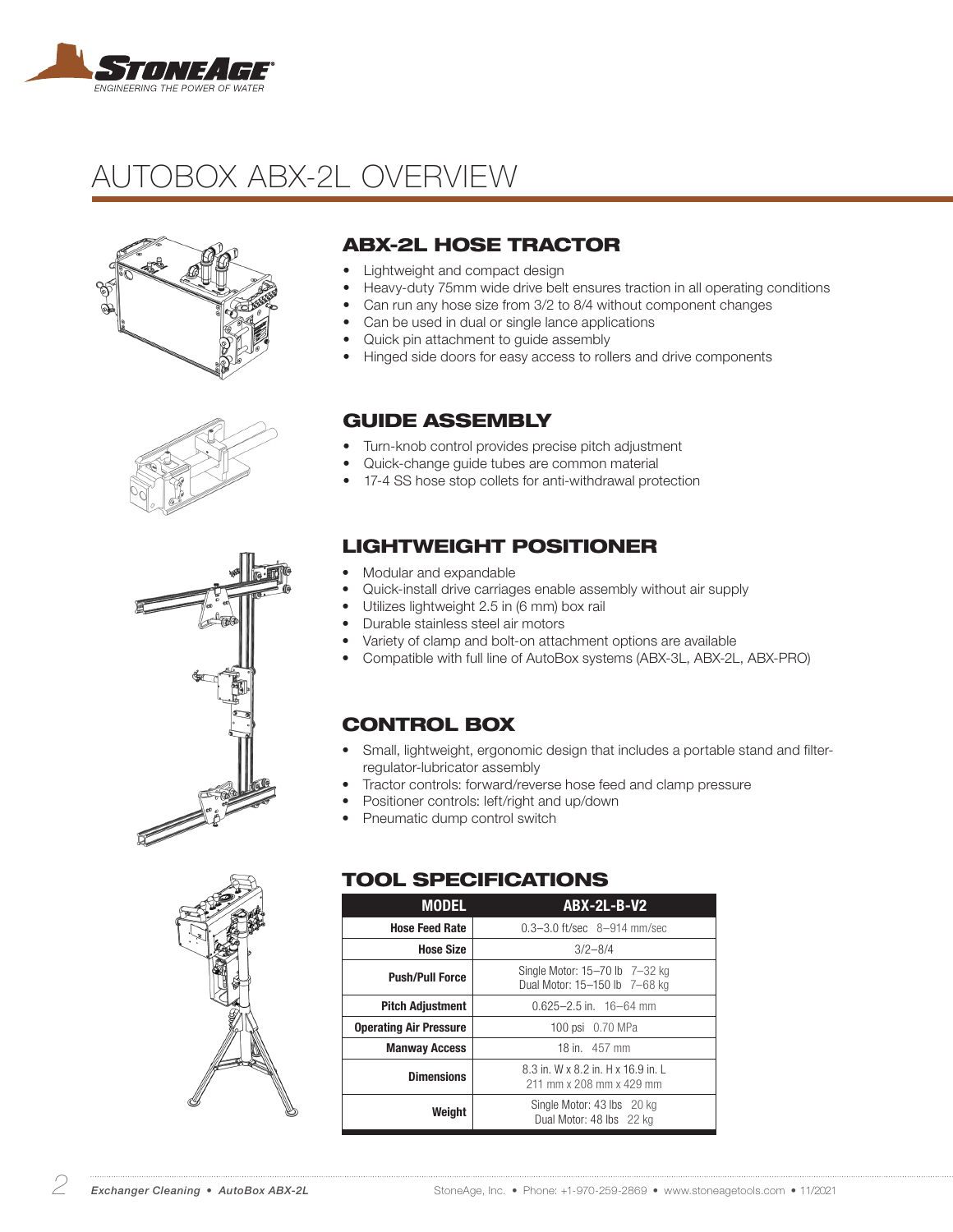## AUTOBOX ABX-2L CONFIGURATION



#### To configure an AutoBox ABX-2L, the following information should be obtained:

- Size of rotary tool
- Size of hose
- Diameter of tube bundle (positioner window size)
- Length of guide tubes required standard and custom lengths available
- Preferred mounting clamp(s) for positioner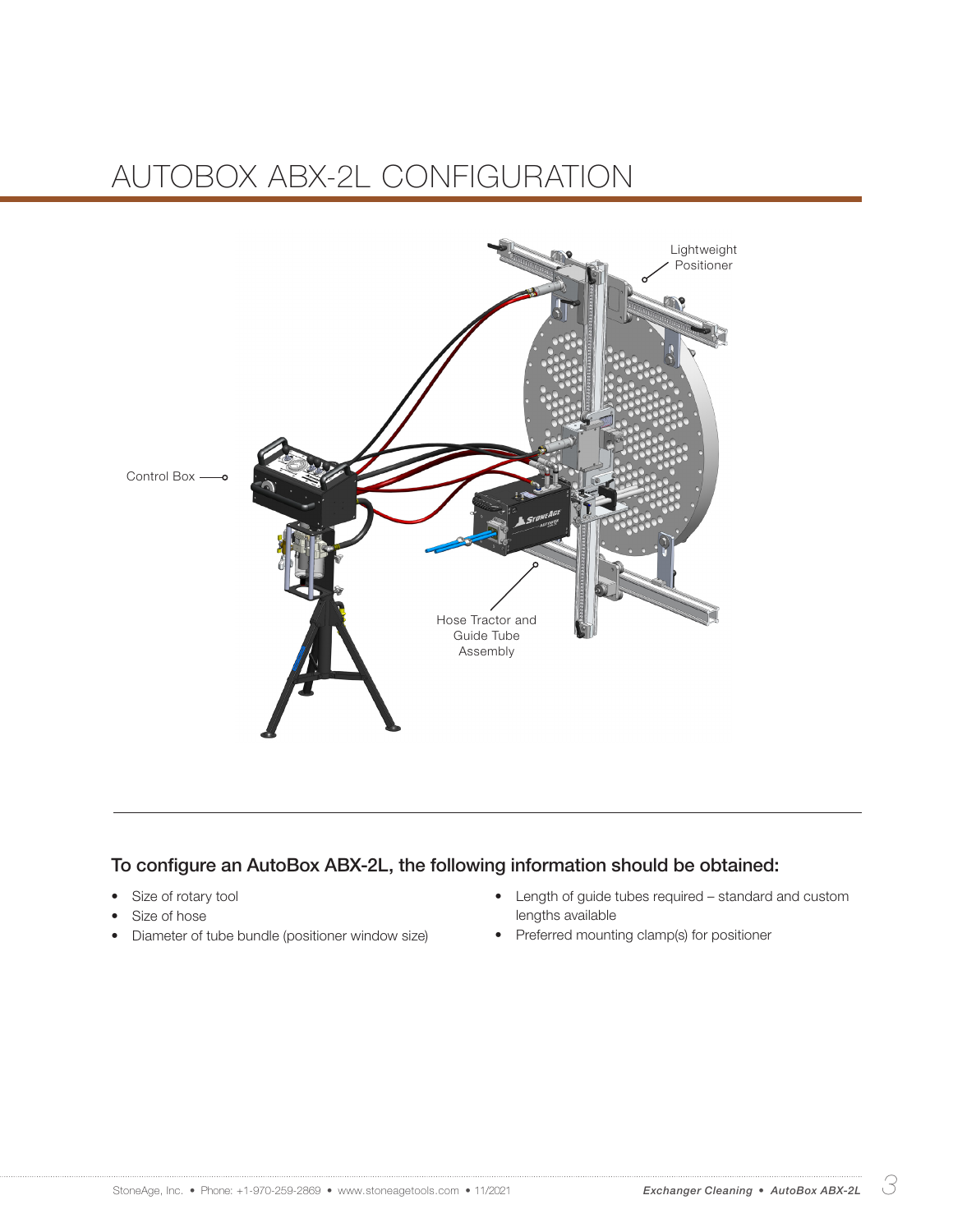

## AUTOBOX ABX-2L CONFIGURATION

## ORDERING THE AUTOPACK

StoneAge offers a complete package for the AutoBox ABX-2L that includes all the available sizes of all component parts in a portable job box. The ABX-2L AutoPack configuration is shown below:

#### $|$  PACKAGE PART ID  $\backslash$  **AUTO-2L-B-V2-LWPS-PKG**

| <b>QTY</b>     | <b>DESCRIPTION</b>                                        | <b>PART ID</b>       |
|----------------|-----------------------------------------------------------|----------------------|
|                | Kit, 12in Tubes w/Adapters, (2 ea ABX 115, 116, 117, 119) | ABX 630-12           |
|                | Hose Guide Tube Assy, (up to 8mm hose)                    | <b>ABX-201</b>       |
|                | AutoBox Assy, Belt Drive, 2L                              | <b>ABX-2L-B-V2</b>   |
|                | Kit, 2 Lance Y Manifold and Fittings - 22k psi/1500 bar   | <b>ABX 64?</b>       |
|                | Control Box Assembly                                      | <b>CB-ABX-PL</b>     |
|                | Chest. 2L-B and LWP                                       | GPT 067-2L-B-003     |
|                | Kit, Hose Stop and Collet 2L                              | <b>GPT 107</b>       |
| $\overline{2}$ | Tool Bag, 18in                                            | <b>GPT 310</b>       |
|                | Kit, Quick Clamp Assy (Clamp to flange, 4 Pcs.)           | <b>LWP 621</b>       |
|                | Kit, Plate Clamp Assy (Bolted to flange, 2 Pcs.)          | <b>LWP 622</b>       |
|                | Lightweight Positioner, 6ft, 48in/1220mm Flange           | <b>LWPS-100-6-NS</b> |
|                | Binder, AUTOPACK-2L-B-V2                                  | <b>PL 680-V2</b>     |

??? - Specify options/sizes

## ORDERING THE COMPLETE PACKAGE

StoneAge offers a complete package for the AutoBox ABX-2L that includes all the available sizes of all component parts. The ABX-2L complete package configuration is shown below:

### PACKAGE PART ID \**ABX-2L-B-V2-PKG**

| <b>QTY</b> | <b>DESCRIPTION</b>                                         | <b>PART ID</b>       |
|------------|------------------------------------------------------------|----------------------|
|            | Kit, Hose Stop Collets, 2L, (1ea size range.297-.625)      | <b>ABX 621</b>       |
|            | Kit, 12 in Tubes w/Adapters, (2 ea ABX 115, 116, 117, 119) | ABX 630-12           |
|            | Hose Guide Tube Assy, (up to 8mm hose)                     | ABX-201              |
|            | AutoBox Assy, Belt Drive, 2L                               | <b>ABX-2L-B-V2</b>   |
|            | Placeholder Kit, Y Manifold with Plugs and Glands          | ABX 369-???-K        |
|            | Control Box Assembly                                       | <b>CB-ABX-PL</b>     |
|            | Kit, Hose Stops, (2 ea, sizes 0.27-0.61 in.)               | <b>HS 621</b>        |
|            | Kit, Quick Clamp Assy (Clamp to flange, 4 Pcs.)            | <b>LWP 621</b>       |
|            | Kit, Plate Clamp Assy (Bolted to flange, 2 Pcs.)           | <b>LWP 622</b>       |
|            | Lightweight Positioner, 6ft, 48in/1220mm Flange            | <b>LWPS-100-6-NS</b> |